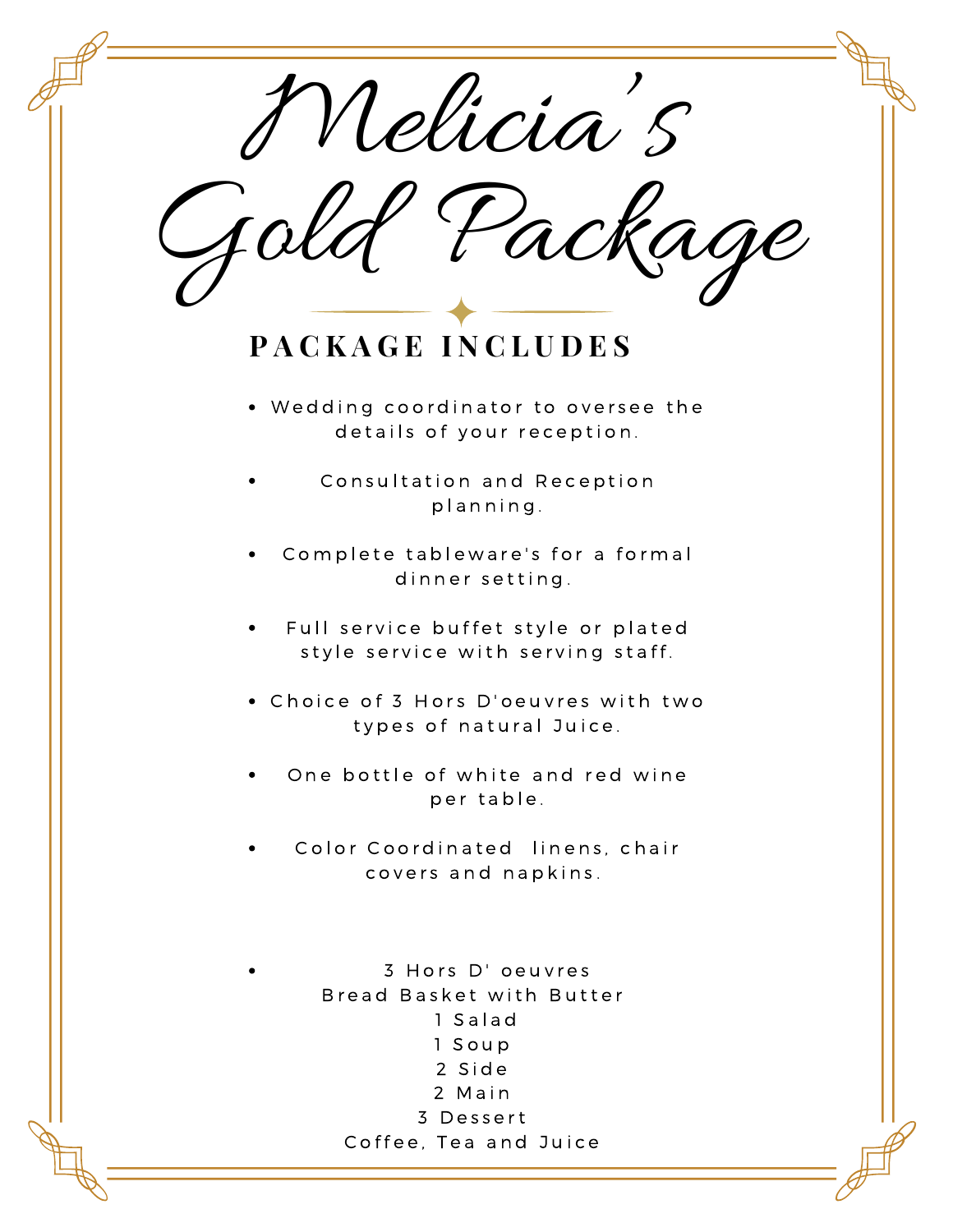## **H O R S D ' O E U V R E S**

- Jamaican Beef Patty Bites.
- Ackee & Saltfish Bruschetta.
- Cucumber Jerk Shrimp Bites.
- Shrimp & Codfish Flitters.
- Sweet Pea Pesto Crostini.
- Broccoli & Chives Stuffed Mini Peppers.
- Shrimp Cocktai.

### **S A L A D**

- Fruit and Garden Salad Mix.
- Macaroni and Mixed Vegetable Salad top with Feta Cheese.
- Avocado, Corn and Tomato Salad.

#### **S O U P**

- Seafood Soup (Greenshell Mussel, Shrimp and Fish Fillet).
- , Coconut Squash Soup (Vegetarian).
- Red Peas Soup with Beef Bites.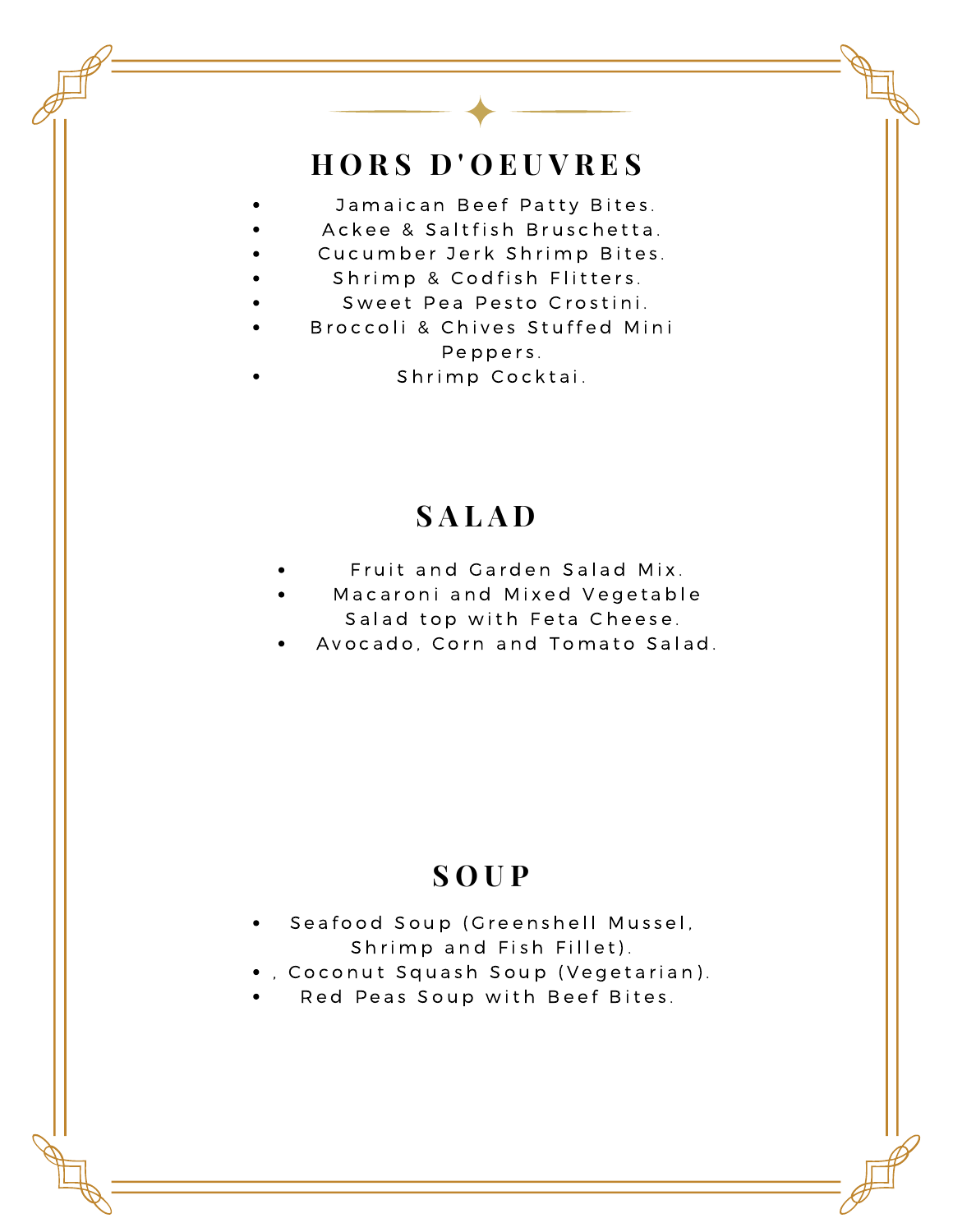## **M A I N C O U R S E 2 / G U E S T**

- Pot Roast Herb Stuffed Roast Beef.
- Honey and Lemon Glazed Salmon Fillet.
- Jerk Wild Boar top with Jerk Sauce.
- Steak and Lobster Tail in Garlic Butter Sauce.
- Vegan Coconut Infused Stew (Vegetarian).

Served with

- Creamy Cauliflower Purée and Sautéed Asparagus.
- Shrimp Baked Macaroni & Cheese  $\bullet$ with Roasted Brussel Sprouts and Red Onion.

#### **D E S S E R T S**

Sweet Potato Pudding, Ice Cream, Chocolate Cake or Pudding.